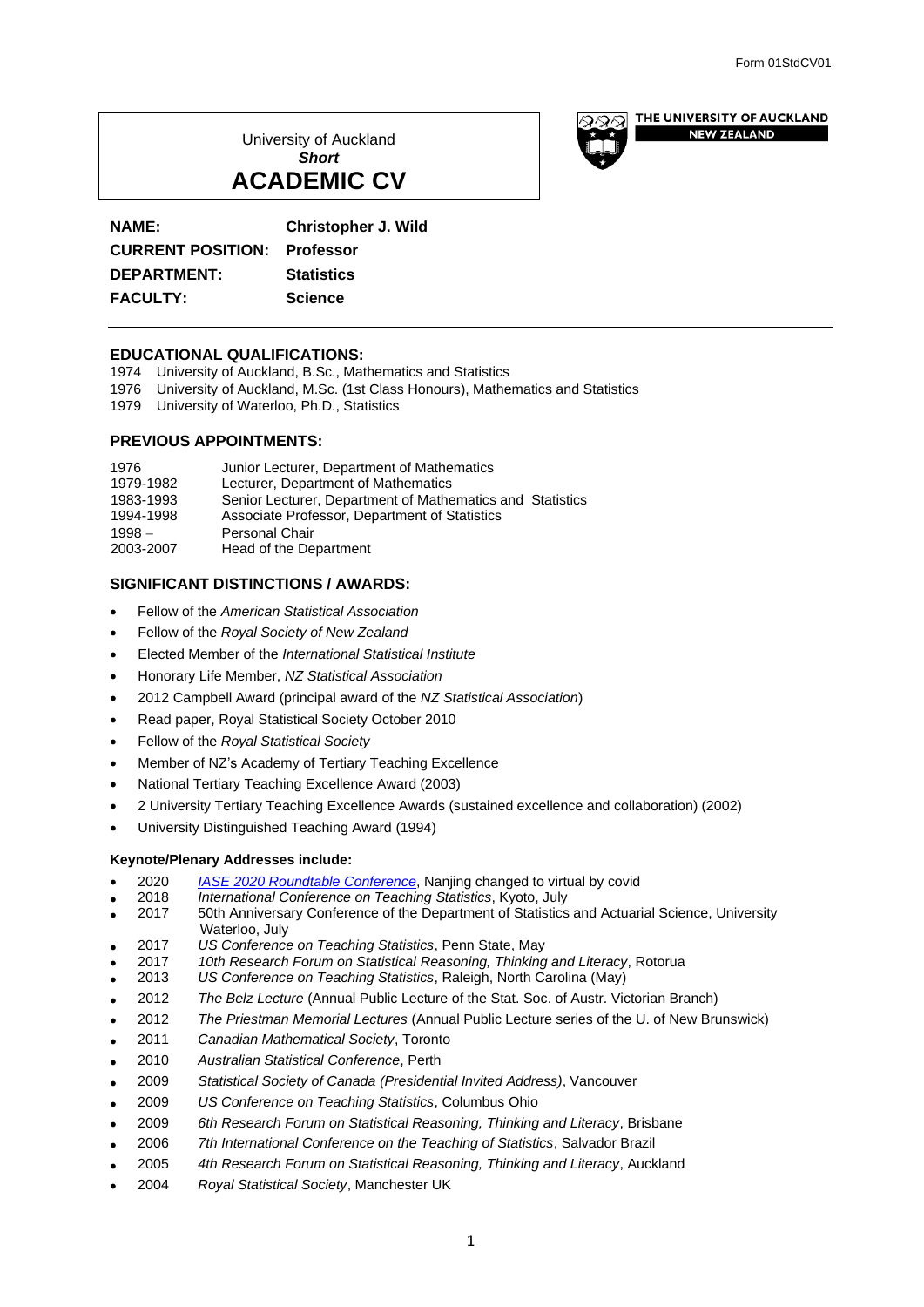• 2003 *Interamerican Statistical Institute*, Rio de Janeiro *[Other invited talks \(link\)](#page-10-0)*

# **PROFESSIONAL SOCIETIES / SERVICE / OTHER ACTIVITIES:**

# **Profession**

2005-2009 Council Member of the International Statistical Institute 2005-2007 *Past-President* of the International Association for Statistics Education (IASE) 2003-2005 *President* of the International Association for Statistics Education (IASE) 2001-2003 *President Elect* of the International Association for Statistics Education (IASE)

## **Editorial:**

2009 – 2016 (co-)Editor, *International Statistical Review* (flagship journal of the International Statistical Institute) 2007 Guest Editor, *International Statistical Review*, Issue 3

# *Associate Editorships***:**

2001 – 2009 *International Statistical Review*

2001 – 2005 *Statistics Education Research Journal*

1998 –2003 *Australian and New Zealand Journal of Statistics*

1997 –2000 *Biometrics* (flagship journal of the International Biometric Society)

2003 − Website Editor, International Association for Statistical Education

## **Miscellaneous:**

- Director CensusAtSchool NZ 2003 –
- Topic 1 Convenor (10 sessions) for ICOTS 10, 2018
- Chair, Mathematical & Information Sciences Selection Panel, Royal Society of New Zealand, 2013
- Mathematical & Information Sciences Selection Panel, Royal Society of New Zealand, 2009 2013
- Nominating Committee of the International Statistical Institute, 2013 –14
- International CensusAtSchool Committee, 2007 –
- Education Committee of NZ Statistical Association, 2009 –
- Nominating Committee, International Association for Statistics Education 2013
- Session Organiser for WSC 59, 2013
- Session Organiser for ICOTS 9, 2014
- Publications Committee of International Statistical Institute, 2008 2013
- Judge, International Year of Statistics Video Contest (Wiley & Amer. Statist. Assoc.), 2013
- Advisory Committee, International Statistical Literacy Project 2002 2012
- Programme Committee, 3rd International Census at School Workshop, 2012
- Fellowship Selection Panel, Royal Society of New Zealand, 2011
- Mathematical & Information Sciences Panel, Marsden Fund, 2010 2011
- IASE Nominating Committee, 2009, 2011
- Search Committee for co-Editor of the Statistics Education Research Journal 2011
- Education Committee of Statistical Society of Canada, 2009 -11
- International Statistical Institute Rapid Research Communications Journal Taskforce 2009 10
- Organiser of Plenary Debate for ICOTS 8, 2010
- International Statistical Review Taskforce, 2008 –9
- Session Organiser for ICOTS 8, 2010
- IASE Programme Committee for ISI 57 in Durban 2009
- ISI Website Taskforce, 2008 –9
- International Advisory Group for Australian Teaching and Learning Council Fellowship "The teaching and assessment of statistical thinking within and across disciplines", 2007–8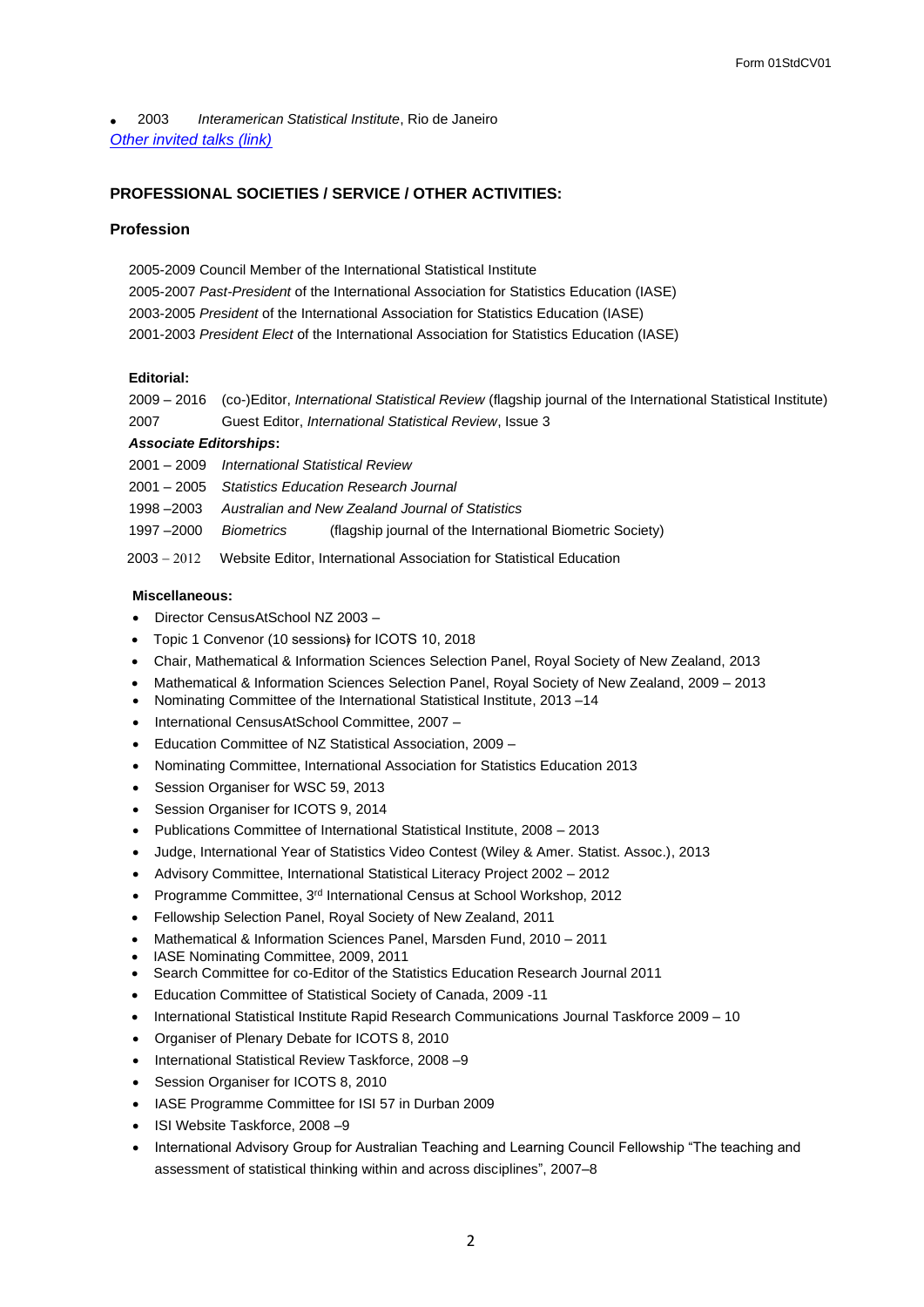- International member of the Advisory Committee for the Applied Statistics Education and Research Collaboration, Australia, 2008
- Chair of Search Committee for co-Editor of the *Statistics Education Research Journal* 2007
- Nominating Committee, International Association for Statistics Education 2006-7
- Chair of Search Committee for Director of the *International Statistical Literacy Project* 2006
- Chair of Search Committee for co-Editor of the *Statistics Education Research Journal* 2005
- ISI 56 IASS (International Association for Survey Sampling) Programme Committee for Lisbon 2007
- ISI 56 Programme Co-ordinating Committee for Lisbon 2007
- NZ Statistics Curriculum NZSA etc Working Group, 2006-7
- ISI 55 Programme Co-ordinating Committee for Sydney 2005
- ISI 55 IASE Programme Chair for Sydney 2005
- ISI55 IASS (International Association for Survey Sampling) Programme Committee for Sydney 2005
- Programme Chair for IASS Satellite Conference on Complex Sampling, Retrospective Sampling and Missing Data, Auckland 2005
- Advisory Committee, 4th International Research Forum on Statistical Reasoning, Thinking, and Literacy, 2005
- ISI 54 IASE Programme Committee for Berlin 2003
- Advisory Committee, 3rd International Research Forum on Statistical Reasoning, Thinking, and Literacy, 2003
- Scientific Committee for 7th International Conference on the Teaching of Statistics, 2006
- Australia Statistics Conference 16 (2002), Programme Committee
- Australasian Region of Biometric Society / NZ Statistical Association, 2001 Programme Committee
- IASE Executive 2001 2007

### **Refereeing for**

Annals of Statistics, Annals of Inst of Statistical Mathematics, Applied Statistics, Applied Stochastic Models for Business and Industry, Biometrics, Biometrika, Journal of the American Statistical Association, Journal of the Royal Statistical Society Series A, JRSS Series B, Journal of Official Statistics, Journal of Statistical Planning and Inference, Australia and NZ J. of Statistics, Statistics in Medicine, The Annals of Statistics, The American Statistician, The Canadian Journal of Statistics, The International Statistical Review, The New Zealand Statistician, The Australian and New Zealand Journal of Statistics, Statistics Education Research Journal, Journal of Statistics Education, Teaching Statistics, Statistical Journal of International Association for Official Statistics , Natural Sciences and Engineering Research Council of Canada Grants

#### **Other Universities**

| 2006 | Review of Statistics and Research Methods, University of Newcastle, 2006 |
|------|--------------------------------------------------------------------------|
| 2006 | External for University of Waikato Chair Search                          |
| 2006 | External for Massey University Chair Search                              |
| 2002 | Review of Dept of Mathematics and Statistics, University of Otago        |

#### **University**

- 2011 Review Committee for postgraduate programmes in the Business School
- 2010 University of Auckland Research Committee
- 2010 Personalisation Programme Steering Group
- 2010 Chair, Personalisation Programme Reference Group<br>2009 –2012 PBRF Committee/ PBRF Advisory Group
- 2009 –2012 PBRF Committee/ PBRF Advisory Group
- Science Faculty PBRF Team Leader
- 2009 Socio-economic Status Working Group
- 2009 New Heads Induction (panellist)
- 2004 –10 Administration Review Committee
- 2008 Chair of Review Committee for Department of Marketing<br>2007 10 Academic Review Group, Starpath Project
- Academic Review Group, Starpath Project
- 2006 Chair of Review Committee for the Research Administration Function
- 2006 Interview Panel for Deputy Director Starpath
- 2006 Interview Panel for HR Deputy Director (Development)<br>2006 Vice Chancellor's Rep for selection of Chair in Education
- Vice Chancellor's Rep for selection of Chair in Education
- 2006 Mathematical and Information Sciences Panel for PBRF (internal mirror panel)
- 2005 Selection Panel, UoA Teaching Excellence Awards
- 2005 Review Committee for the Finance Function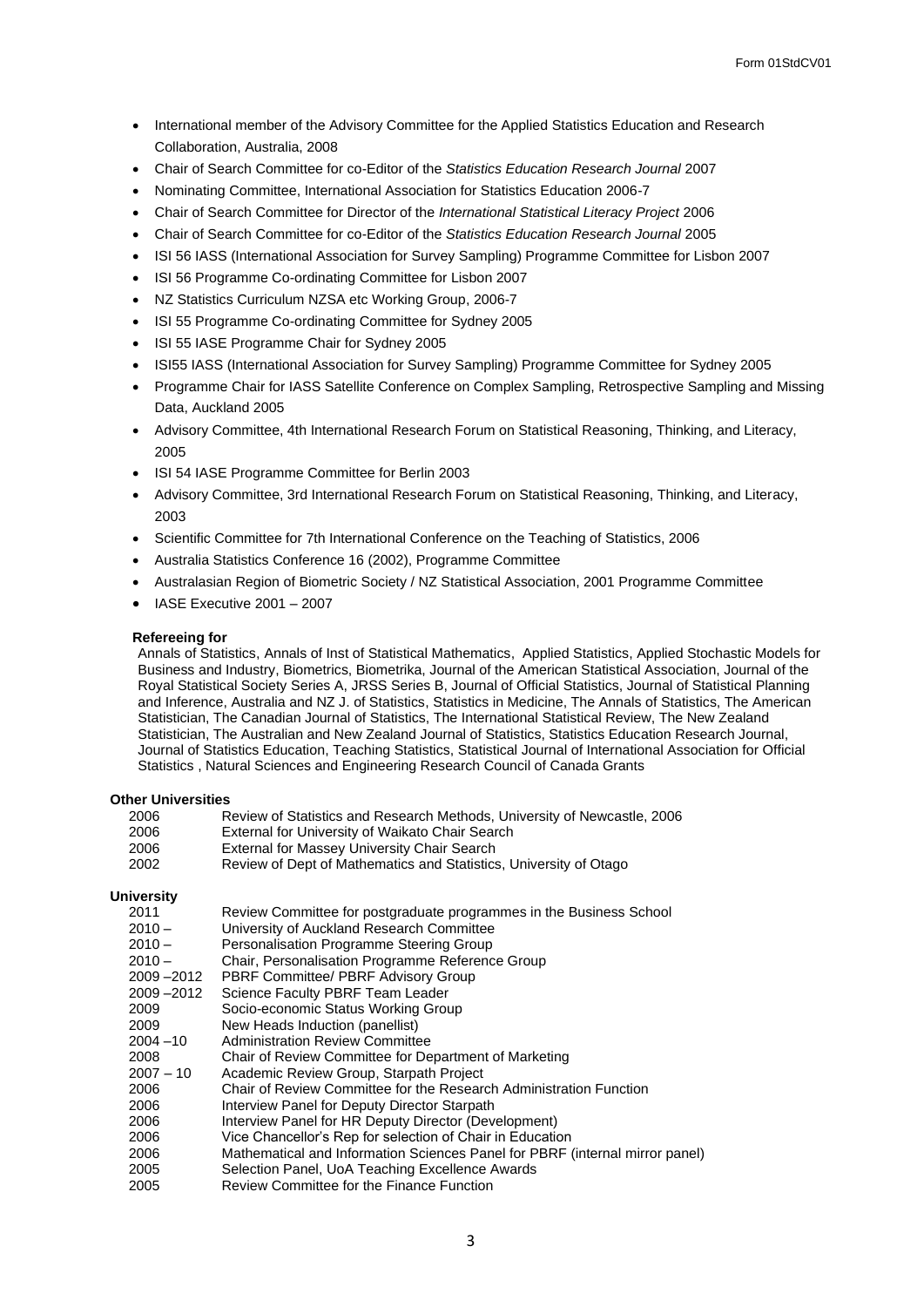| $2004 - 2006$  | Vice Chancellor's Academic Heads Advisory Group                                                       |
|----------------|-------------------------------------------------------------------------------------------------------|
| $2004 - 2008$  | HoD Mentor                                                                                            |
| 2006           | Programme Leader for Heads Development and Support Programme                                          |
| 2005           | Workshop For Academic Heads - "Academic Heads' Role in Performance Reviews"                           |
| 2005           | New Heads Mentoring Workshop panellist                                                                |
| 2005           | June "Talking Heads" Workshop panellist                                                               |
| 2005           | Midyear New Heads Induction (Chair)                                                                   |
| $2003 - 2006$  | Board of Studies for General Education as representative of the Professoriate                         |
| 2003           | Management, Commerce, Business Administration and Marketing Panel for PBRF (internal mirror<br>panel) |
| 2003           | Review Committee for Department of Engineering Science                                                |
| 2002           | Medicine, Science and Engineering Taskforce                                                           |
| <b>Faculty</b> |                                                                                                       |
| $2013 -$       | Chair, Working Group on Faculty E-Learning Strategy                                                   |

# **TEACHING:**

## *Highlights*

- Leading the Stage 1 Introductory Statistics Teaching Team to win a 2003 *national Tertiary Teaching Excellence Award*. (Ten awards were made nationwide and this was the first such award won by the University of Auckland.)
- Leading the Stage 1 Introductory Statistics Teaching Team to win two 2002 University of Auckland *Teaching Excellence Awards*, one for *Sustained Excellence* (over a 6 year period) and one for *Collaboration*. This was the first year of a new awards system and only 5 awards were made in total.
- Leading the 1994 Stage 1 Statistics teaching team of 13 lecturers to a University of Auckland *Distinguished Teaching Award*
- Inaugural *Director's Award For Teaching Excellence* from the School of Mathematical and Information **Sciences**
- Co-author with G.A.F. Seber of the following books published by John Wiley & Sons, New York
	- *Nonlinear Regression*, a research-level text (758 pages)
		- Chance Encounters: a first course in data analysis and inference
			- textbook for first-year university course (611 pages)
	- *Instructors/Solutions Manual* (207 pages)
	- plus an extensive website

# **RESEARCH SPECIALTIES / CAREER:**

[Google Scholar Citations](http://scholar.google.com/citations?hl=en&user=ajHVDS4AAAAJ)

## **Books:**

- Borgan, Ø., Breslow, N.E., Chatterjee, N., Gail, M.H., Scott, A., Wild, C.J. (eds). (2018*). Handbook of Statistical Methods for Case-Control Studies*, CRC Press.
- Wild, C.J. and Seber, G.A.F. *Chance Encounters: A first course in data analysis and inference*, Pub: Wiley, New York, 2000, 611 pages

*Encontros Com O Acaso: Um Primeiro Curso de Análise de Dados e Inferência* (translation into Portuguese by Livros Tecnicos E Cientificos Editora, 2003)

Wild, C.J. and Seber, G.A.F, *Instructor's Manual for 'Chance Encounters'*, Pub: Wiley, New York, 2000, 207 pages

Seber, G.A.F. and Wild, C.J. *Nonlinear Regression*, Pub: Wiley, New York, 1989, 768 pages (>2000 citations on ISI Web of Knowledge and 3100 on Google Scholar). Paperback Edition, 2003.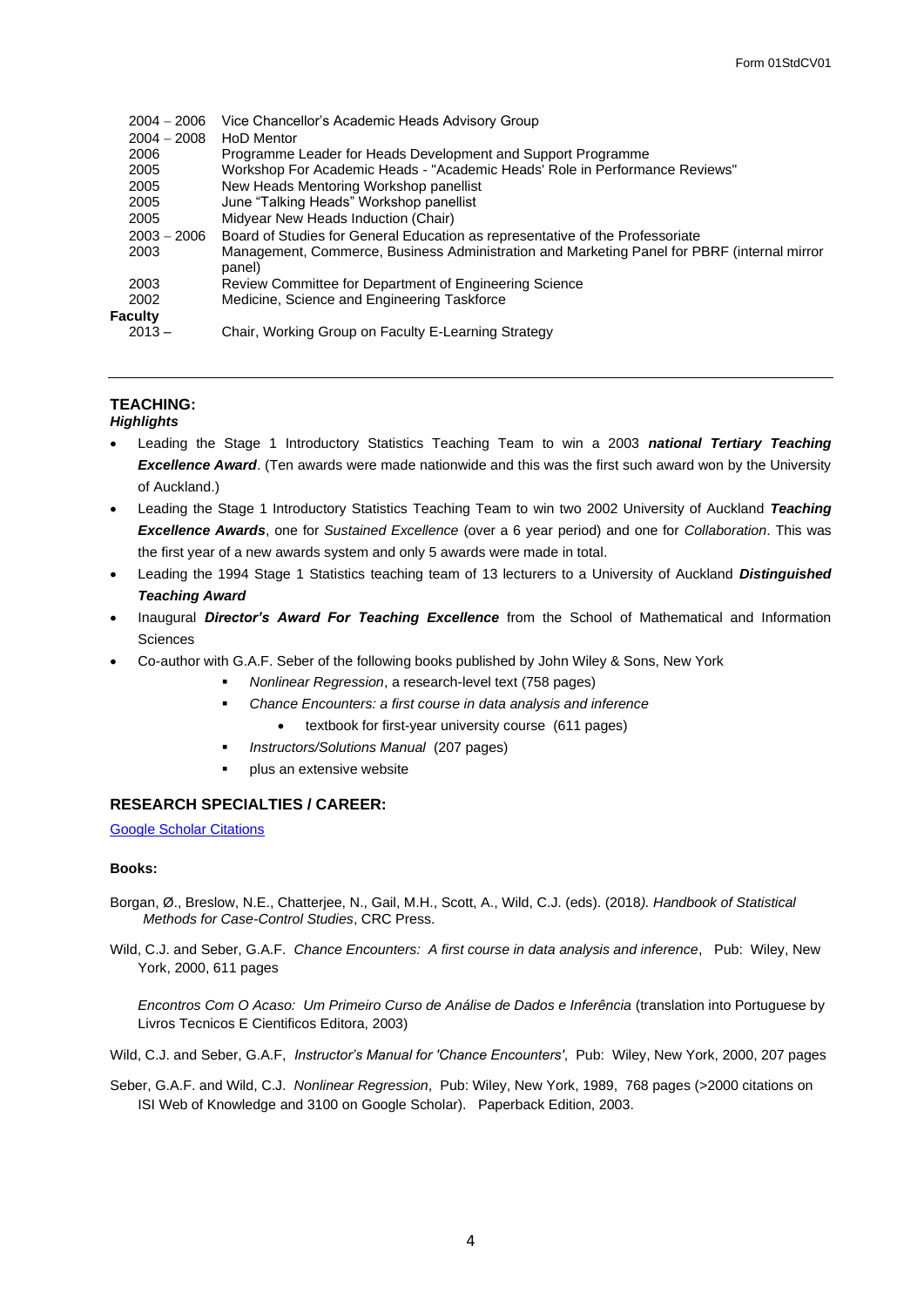#### **Refereed Journal Articles**:

- Wild, C.J., Elliott, T. and Sporle, A. (2021). On Democratizing Data Science: Some iNZights into empowering the many. *Harvard Data Science Review*, **3**(2), [https://hdsr.mitpress.mit.edu/pub/8fxt1zop/release/1.](https://hdsr.mitpress.mit.edu/pub/8fxt1zop/release/1)
- A. Fergusson and C. J. Wild (2021), On traversing the data landscape: Introducing APIs to data-science students, *Teaching Statistics* 43 (2021), S71–S83.<https://doi.org/10.1111/test.12266> .
- W. Burr, F. Chevalier,C. Collins, A. L. Gibbs, R. Ng, and C. J. Wild(2021). Computational skills by stealth in introductory data science teaching, *Teaching Statistics*, **43** (2021), S34–S51. https://doi.org/10.1111/test.12277
- Pfannkuch M., Wild, C.J., Pip Arnold, P. and Budgett, S. (2020) Reflections on a 20-year statistics education research journey 1999-2019. Set 2020 (1), 27–33.
- Wild, C.J., Pfannkuch, M., Regan, M., and Parsonage, R. (2017). Accessible conceptions of statistical inference: Pulling ourselves up by the bootstraps. *International Statistical Review*, **85**(1), 84–107, [http://onlinelibrary.wiley.com/doi/10.1111/insr.12117/epdf.](http://onlinelibrary.wiley.com/doi/10.1111/insr.12117/epdf)
- Wild, Chris J. (2017). Statistical literacy as the earth moves. *Statistics Education Research Journal*, **16**(1):31-37. [Online [https://iase-web.org/documents/SERJ/SERJ16\(1\)\\_Wild.pdf\]](https://iase-web.org/documents/SERJ/SERJ16(1)_Wild.pdf)
- Pfannkuch, M., Budgett, S., Fewster, R., Fitch, M., Pattenwise, S., Wild, C., and Ilze Ziedins, I. (2016). Probability modeling and thinking: What can we learn from practice? *Statistics Education Research Journal*, 15(2), 11-36. [Online [http://iase-web.org/documents/SERJ/SERJ15\(2\)\\_Pfannkuch.pdf\]](http://iase-web.org/documents/SERJ/SERJ15(2)_Pfannkuch.pdf)
- Wild, C.J. (2016). A Conversation with Jack Kalbfleisch and Jerry Lawless. *International Statistical Review*, **84**, 2-15. [http://onlinelibrary.wiley.com/doi/10.1111/insr.12106/epdf.](http://onlinelibrary.wiley.com/doi/10.1111/insr.12106/epdf)
- Wild, C.J. (2016). Discussion: Locating statistics in the world of finding out. *International Statistical Review*, **84**(2), 194-202, [http://onlinelibrary.wiley.com/doi/10.1111/insr.12152/epdf.](http://onlinelibrary.wiley.com/doi/10.1111/insr.12152/epdf)
- Pfannkuch, M., Arnold, P., & Wild, C. J. (2015). What I see is not quite the way it really is: students' emergent reasoning about sampling variability. *Educational Studies in Mathematics*, **88**(3), 343–360, doi; 10.1007/s10649-014-9539-1.
- Wild, C.J. (2015). Further, Faster, Wider. Invited discussion of Cobb, G. W. (2015), "Mere renovation is too little too late: We need to rethink our undergraduate curriculum from the ground up," The *American Statistician*, 69. 266- 282. Online a[t https://s3-eu-west-1.amazonaws.com/pstorage-tf](https://s3-eu-west-1.amazonaws.com/pstorage-tf-iopjsd8797887/2615430/utas_a_1093029_sm0202.pdf)[iopjsd8797887/2615430/utas\\_a\\_1093029\\_sm0202.pdf.](https://s3-eu-west-1.amazonaws.com/pstorage-tf-iopjsd8797887/2615430/utas_a_1093029_sm0202.pdf) (2 pages).
- Wild, C.J. (2015). Contribution to "Barriers and Opportunities for Statistics in Secondary Education", *Chance.* **28**, 38. <http://chance.amstat.org/2015/11/conversation/>
- Neuhaus, J. M., Scott, A. J., Wild, C. J., Jiang, Y., Mcculloch, C. E., & Boylan, R (2014). Likelihood-based analysis of longitudinal data from outcome-related sampling designs. *Biometrics*. , *70* (1), 44-52, doi:10.1111
- Sharleen Forbes, Jeanette Chapman, John Harraway, Doug Stirling, Chris Wild (2014) *Use of Data Visualisation in the Teaching of Statistics: A New Zealand Perspective,* **13** (2), (15 pages) Online[: http://iase](http://iase-web.org/documents/SERJ/SERJ13(2)_Forbes.pdf)[web.org/documents/SERJ/SERJ13\(2\)\\_Forbes.pdf](http://iase-web.org/documents/SERJ/SERJ13(2)_Forbes.pdf)
- Budgett, S., Pfannkuch, M., Regan, M and Wild, C.J. Dynamic Visualizations and the Randomization Test. *Technology Innovations in Statistics Education*, **7**(2), Online[: http://escholarship.org/uc/item/9dg6h7wb](http://escholarship.org/uc/item/9dg6h7wb) (21 pages), 2013.
- Pfannkuch, M., Wild, C.J. and Parsonage, R. A conceptual pathway to confidence intervals. *ZDM Mathematics Education*, **44**, 899–911, 2012. doi 10.1007/s11858-012-0446-6
- Scott A.J. and Wild C.J. Fitting regression models with response-biased samples. *Canadian Journal of Statistics*, **39**, 519–536, 2011*.*
- Jiang Y., Scott A.J., Wild C.J. Adjusting for non-response in population-based case control studies. *International Statistical Review*, **79**(2), 145–159, 2011*.*
- Wild, C.J., Pfannkuch, M., Regan, M. and Horton, N.J. Towards more accessible conceptions of statistical Inference (with Discussion). *Journal of the Royal Statistical Society A*, **174**, 247–295, 2011. *Read to the Royal Statistical Society on World Statistics Day, 20 October 2010*.
- Arnold, P., Pfannkuch, M., Wild, C.J., Regan, M. Budgett, S. Enhancing students' inferential reasoning: From handson to "movies". *Journal of Statistics Education*, **19**(2). 32 pages, 2011, <http://www.amstat.org/publications/jse/v19n2/pfannkuch.pdf>
- Scott A.J. and Wild C.J. Discussion of "Connections between Survey Calibration Estimators and Semiparametric Models for Incomplete Data" by T. Lumley, P.A. Shaw, and J.Y. Dai. *International Statistical Review*, **79**(2), 228– 230, 2011*.*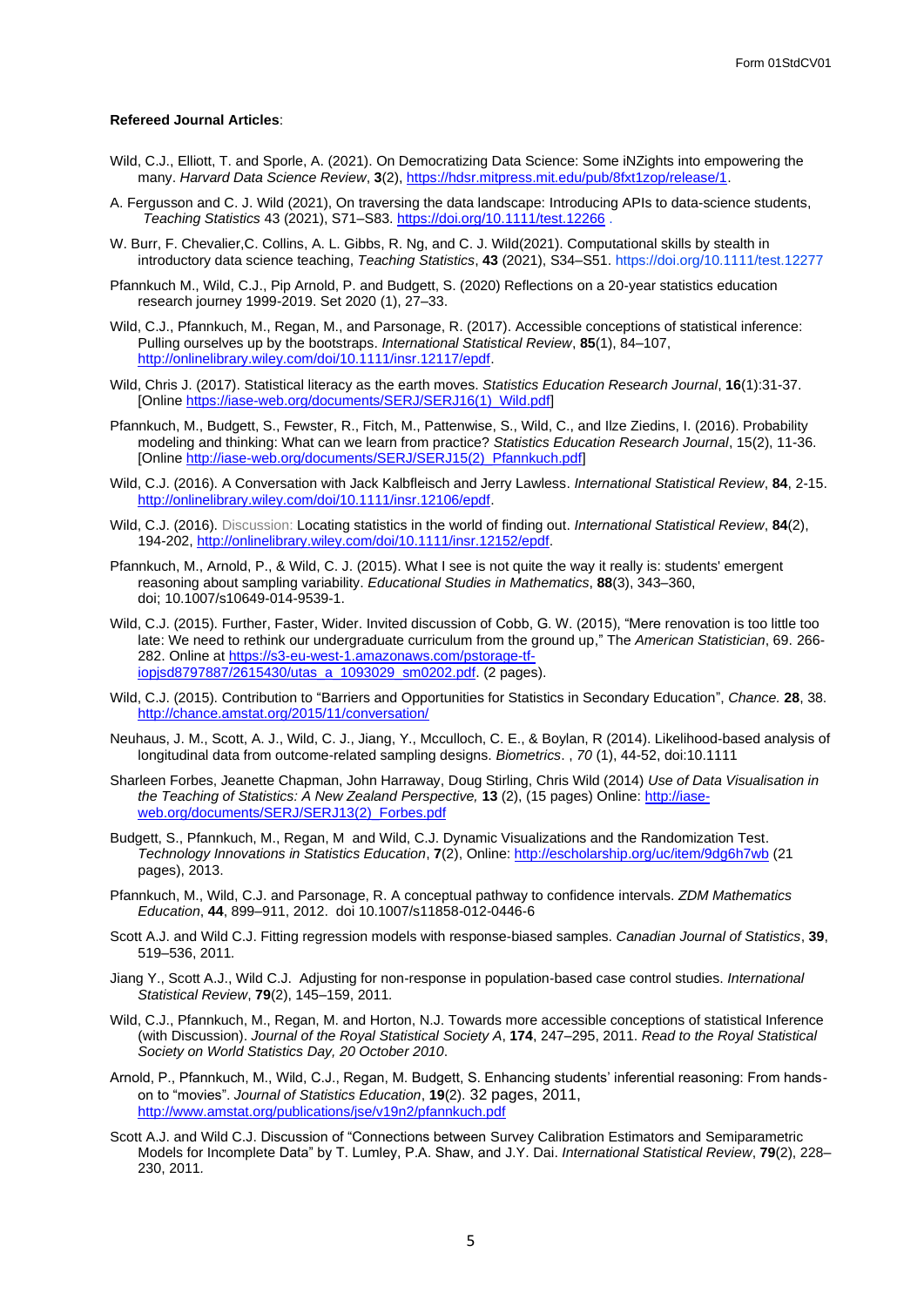- Konold, C., Madden, S., Pollatsek, A., Pfannkuch, M., Wild, C., Ziedins, I., Finzer, W., Horton, N.J., and Kazak, S. Conceptual challenges in coordinating theoretical and data-centered estimates of probability. *Mathematical Thinking and Learning*, **13**: 68–86, 2011.
- Pfannkuch, M.,Regan, M., Wild, C., Budgett, S., Forbes, S., Harraway, J. and Parsonage, R. Inference and the introductory statistics course*. International Journal of Mathematical Education in Science and Technology*, **42**(7), 903—913, 2011.
- Wild, C.J. Discussion of Davies (2011). *Statistical Journal of International Association for Official Statistics*, **27**(3/4), 231–233, DOI: 10.3233/SJI20110739.
- Lee, A.J., Scott, A.J. and Wild, C.J. Efficient estimation in multi-phase case-control studies *Biometrika*, **97**, pp. 361– 374, doi: 10.1093/biomet/asq009, 2010.
- Pfannkuch, M., Regan, M., Wild, C. and Horton, N.J. Telling Data Stories: Essential Dialogues for Comparative Reasoning. *Journal of Statistics Education*, **18**(1), 38 pages, 2010. *[Winner of inaugural JSE Best Paper Award in 2011]* [www.amstat.org/publications/jse/v18n1/pfannkuch.pdf](http://www.amstat.org/publications/jse/v18n1/pfannkuch.pdf) .
- Nixon, GM, Thompson, J.M.D., Han, D.G., Becroft, D.M.O., Clark, P.M., Robinson, E., Waldie, K.E., Wild, C.J., Black, P.N. and Mitchell, E.A.. Falling asleep: the determinants of sleep latency. *Archives of Disease in Childhood,* **94**(9)*,* 686-689, 2009. doi:10.1136/adc.2009.157453.
- Theodore RF, Thompson JMD, Waldie KE, Becroft DMO, Robinson E, Wild CJ, Clark PM, and Mitchell EA. Determinants of cognitive ability at 7 years: A longitudinal case-control study of children born small-forgestational age at term. *European Journal of Pediatrics*, , **168**(10):1217-1224, 2009.
- Jiang, Y., Scott, A.J. and Wild, C.J., Case-control analysis with a continuous outcome variable, *Statistics in Medicine*, **28**, 194-204, 2009.
- O'Brien T.P., Thompson JMD, Black PN, Becroft DMO, Clark PM, Robinson E, Waldie KE, Wild CJ, and Mitchell EA. Prevalence and determinants of cytomegalovirus infection in preschool children. *Journal of Paediatrics and Child Health*, **45**, 291-296, 2009.
- Nixon GM, Thompson JMD, Han, DY, Becroft DMO, Clark PM, Robinson E, Waldie KE, Wild CJ, Black PN and Mitchell EA. Short Sleep Duration in Middle Childhood: Risk Factors and Consequences. *SLEEP*, **31**, 71-78, 2008.
- Wild, C.J. Virtual Environments and the Acceleration of Experiential Learning. *International Statistical Review*, **75**, 322-335, 2007.
- Scott, A.J., Lee, A.J and Wild, C.J., On the Breslow-Holubkov estimator. *Lifetime Data Analysis*, **13**, 545-563, 2007.
- Scott, A. and Wild, C. Methods for stratified cluster sampling with informative stratification. *Journal of Applied Mathematics and Decision Sciences*, vol. 2007, Article ID 56372, 12 pages, 2007. doi:10.1155/2007/56372..
- Slykerman RF, Thompson JMD, Clark PM, Becroft DMO, Robinson E, Pryor JE, Wild CJ and Mitchell EA. Determinants of Developmental Delay in Infants Aged 12 Months. *Paediatric and Perinatal Epidemiology*, **21**, 121–128, 2007.
- Blair NJ, Thompson JMD, Black PN, Becroft DMO, Clark PM, Han DY, Robinson E, Waldie KE, Wild CJ, Mitchell EA. Risk factors for obesity in 7-year-old European children: the Auckland Birthweight Collaborative Study. *Archives of Disease in Childhood*, **92**(10), 866-871, 2007.
- Mitchell, E.A., Robinson, E., Black, P.N., Becroft, D.M.O., Clark, P.M., Pryor, J.E., Thompson, J.M.D., Waldie, K.E., Wild, C. J. Risk factors for asthma at 3.5 and 7 years of age. *Clinical and Experimental Allergy*, **37**(12), 1747- 1755, 2007.
- Wild, Chris. The concept of distribution. *Statistics Education Research Journal*, **5**(2), 10-26, 2006. [Online: [www.stat.auckland.ac.nz/serj](http://www.stat.auckland.ac.nz/serj) ] [Invited lead article.]
- Theodore RF, Thompson J M, Wall C R, Becroft D M, Robinson E., Clark P M, Pryor J E, Wild C J, Mitchell E A. Dietary patterns of New Zealand European preschool children. *New Zealand Medical Journal*; **119** no 1235, 10,pages, 2006. URL:<http://www.nzma.org.nz.ezproxy.auckland.ac.nz/journal/119-1235/1998>
- Lee, A.J, Scott, A.J. and Wild, C.J., "Fitting binary regression models with case-augmented samples", *Biometrika*, **93**, 385–397, 2006*.*
- Neuhaus, J., Scott, A.J. and Wild, C.J., "Family-specific approaches to the analysis of retrospective family data", *Biometrics*, **62**, 488-494, 2006.
- Jiang, Y., Scott, A.J. and Wild, C.J., "Secondary analysis of case-control data", *Statistics in Medicine*, **25**, 1323-1339, 2006.
- Wild C. "Education is everybody's responsibility", *International Statistical Review*, **73**(2), 213-4, 2005.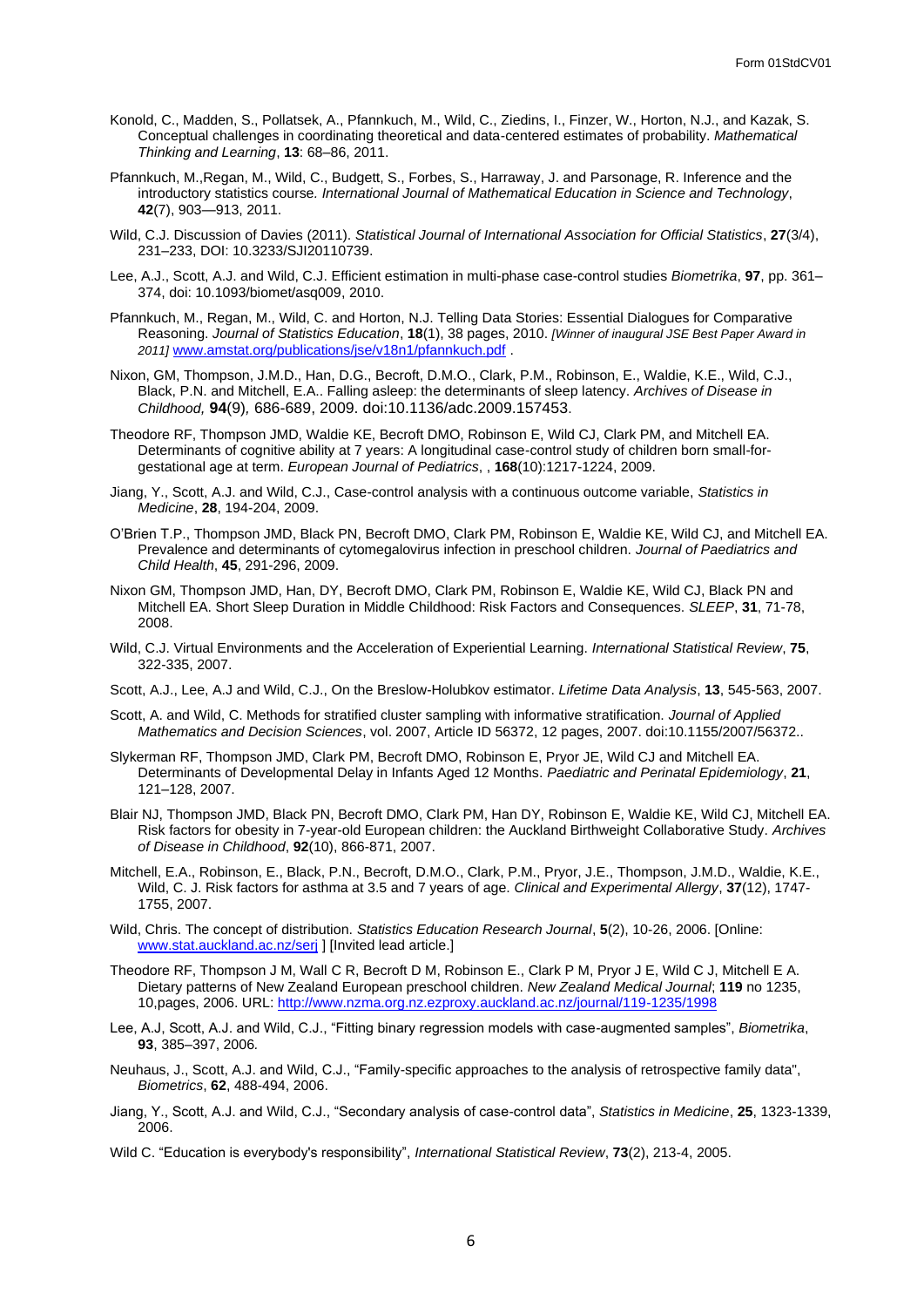- Slykerman, R.F., Thompson, J.M.D., Becroft, D.M.O., Robinson, E., Pryor, J.E., Clark, P.M, Wild, C.J. and Mitchell, E.A. "Breastfeeding and intelligence of preschool children", *Acta Pædiatrica*, **94**(7), 832-837, 2005.
- Slykerman R.F., Thompson J.M.D., Pryor J.E., Becroft D.M.O., Robinson E., Clark P.M., Wild C.J., Mitchell E.A. Maternal stress, social support and preschool children's intelligence. *Early Human Development*, **81**, 815-821, 2005.
- Purvis, D.J., Thompson, J.M.D., Clark, P.M., Robinson, E., Black, P.N., Wild, C.J. and E.A Mitchell "Risk factors for atopic dermatitis in New Zealand European children at 3-5 years of age", *British Journal of Dermatology*, **152**, 742-9, 2005.
- Mitchell, E.A., Robinson, E., Clark, P.M., Becroft, D.M.O., Glavish, N., Pattison, N.S., Pryor, J.E., Thompson, J.M.D., and Wild, C.J. "Maternal nutritional risk factors for small for gestational age babies in a developed country: a case control study", *Archives of Disease in Childhood, Fetal Neonatal Ed*, **89**, F431–F435, 2004.
- Merry, S., McDowell, H., Wild, C.J., Bir, J., and Cunliffe, R. "A randomized placebo controlled trial of a school-based depression prevention program", *Journal of the American Academy of Child and Adolescent Psychiatry*, **43**(5), 538–547, 2004.
- Pryor J.E., Thompson J.M.D., Robinson E., Clark P.M., Becroft D.M.O., Pattison N.S., Galvish N., Wild, C.J., Mitchell E.A. Stress and lack of social support as risk factors for small-for-gestational-age birth. *Acta Pædiatr*, **92**, 62–64, 2003.
- Neuhaus, J., Scott, A.J. and Wild, C.J., "The Analysis of Retrospective Family Studies", *Biometrika*, **89**, 23-37, 2002.
- Scott, A.J. and Wild, C.J., "On the robustness of weighted methods for fitting models to case-control data ", *Journal of the Royal Statistical Society, B*, **64**, 207–219, 2002.
- Mitchell, E.A., Thompson, J.M.D., Robinson, E. , Wild, C.J., Becroft, D.M.O., Clark, P.M., Glavish, N., Pattison, N.S., and Pryor, J.E., "Smoking, nicotine and tar and risk of small-for-gestational-age babies", *Acta Paediactr,* **91**, 323–328, 2002*.*
- Pfannkuch, M., Seber, G.A.F and Wild, C.J. "Probability with less pain", *Teaching Statistics*, **24**, 24–30, 2002*.*
- Thompson, J.M.D., Clark,, P.M., Robinson, E., Becroft, D.M.O., Pattison, N.S., Glavish, N., Pryor, J.E., Wild, C.J., and Rees, B.A. and ., Mitchell, E.A. "Risk factors for small-for-gestational-age babies: the Auckland Birthweight Collaborative (ABC) Study", *Journal of Paediatrics and Child Health,* **37**, 369–375, 2001*.*
- Scott, A.J. and Wild, C.J., "Case-control Studies with Complex Sampling", *Journal of the Royal Statistical Society, C*, **50**, 389–401, 2001.
- Yee, T.W. and Wild, C.J., Invited discussion of "Smoothing spline ANOVA for multivariate Bernoulli observations with application to ophthalmology data" by Gao, F., Wahba, G., Klein, R. and Klein, B., *Journal of the American Statistical Association,* **96**, 147–151, 2001*.*
- Scott, A.J. and Wild, C.J., "Maximum likelihood for generalised case-control studies", *Journal of Statistical Planning and Inference*, **96**, 3–27, 2001. [*Lead article*]
- Pfannkuch, M. and Wild, C.J., "Statistical Thinking and Statistical Practice: Themes gleaned from interviews with professional statisticians," *Statistical Science*, **15**, 132-152, 2000*.* [*Lead article*]
- Wild, C.J. and Pfannkuch, M., "Statistical Thinking In Empirical Enquiry" (With Discussion). *International Statistical Review*, **67**, 223-265, 1999.
- Kalbfleisch, J.D., Lawless, J.F., and Wild, C.J. "Semiparametric Methods for Response-selective and Missing Data Problems in Regression", *Journal of the Royal Statistical Society, B*, **61**, 413-438, 1999.
- Scott, A.J. and Wild, C.J., "Maximum Likelihood Estimation for Case-Control Data", *Biometrika*, **84**, 57-71, 1997.
- Wild, C.J. and Yee, T.W., "Additive Extensions to Generalized Estimating Equation Methods", *Journal of the Royal Statistical Society, B*, **58**, 711-712, 1996. [*Lead article*]
- Yee, T.W. and Wild, C.J., "Vector Generalized Additive Models", *Journal of the Royal Statistical Society, B*, **58**, 481- 493, 1996.
- Wild, C.J., "Continuous improvement of teaching: Case Study in a large statistics course", *International Statistical Review*, **63**, 49-68, 1995.
- Wild, C.J., "On embracing the 'wider view' of statistics", *The American Statistician*, **48**, 163-171, 1994.
- Metcalf P, Scragg R, Baker J, Scott A, Wild C. "Asymptomatic Bacteriuria in multiracial workforce", *Ethnicity & Disease*, **3**, 270-7, 1993.
- Metcalf P, Baker J, Scragg R, Dryson E, Scott A, Wild C. Microalbuminuria in a middle-aged workforce: Effect of hyperglycemia and ethnicity", *Diabetes Care*, **16**, 1485-93, 1993.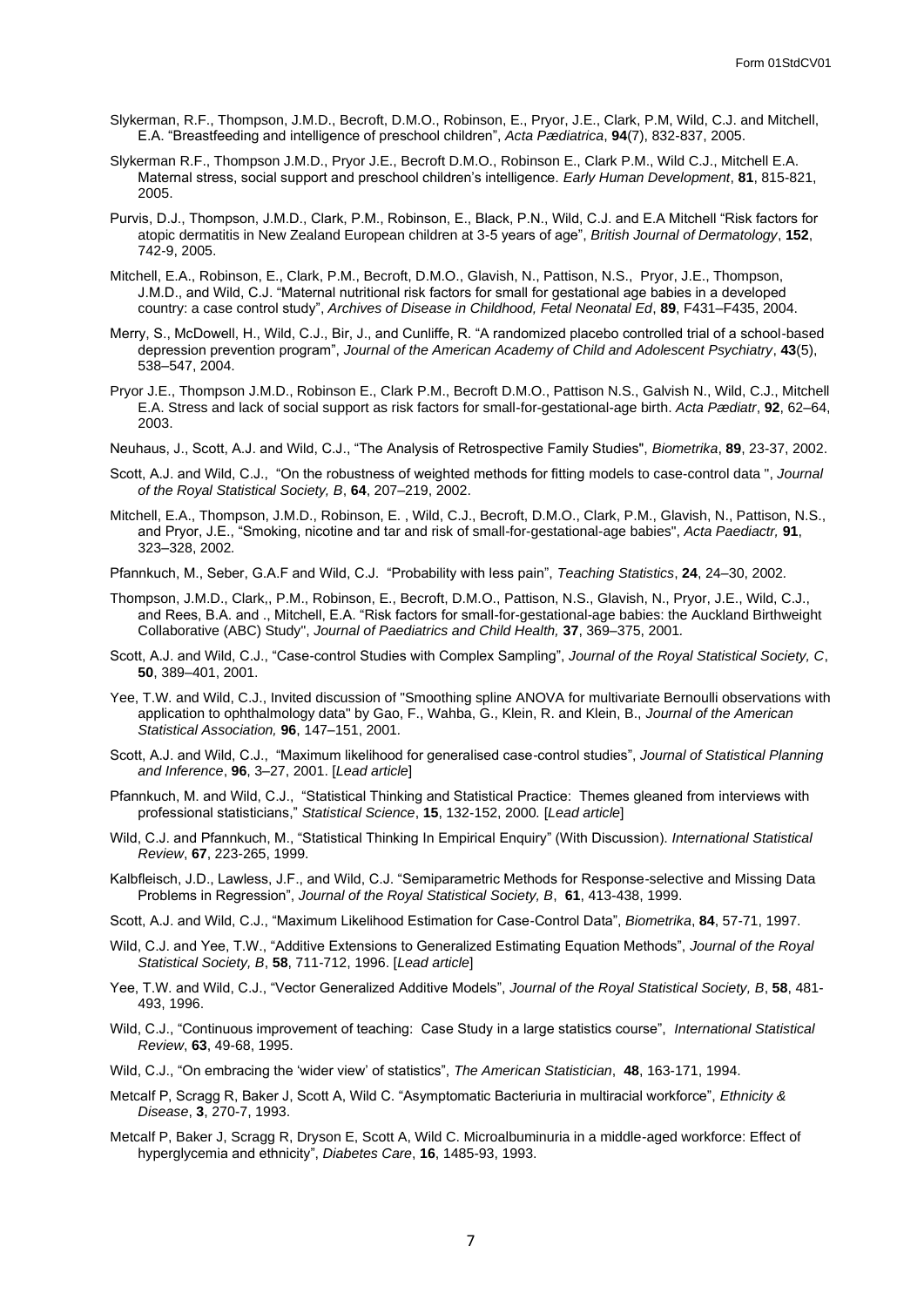- Metcalf P, Scragg R, Baker J, Dryson E, Scott A, Wild C. "Dietary nutrient intakes and slight albuminuria in people at least 40 Years Old", *Clinical Chemistry*, **39**, 2191-8, 1993.
- Metcalf P, Baker J, Scragg K, Dryson E, Scott A, Wild C. "Albuminuria in people at least 40 years old: Effect of alcohol consumption, regular exercise and cigarette smoking", *Clinical Chemistry*, **39**, 1793-7, 1993.
- Wild, C.J. and Seber, G.A.F. "Comparing two proportions from the same survey", *The American Statistician*, **47**, 178-181, 1993.
- Norris, R.N., White, H.D., Cross, D.B., Wild, C.J., and Whitlock, R.M.L. "Prognosis after recovery from myocardial infarction: The relevant importance of cardiac dilatation and coronary stenosis", *European Heart Journal*, **13**, 1611-1618, 1992.
- Merry, A.F., Wardell, G.J., Cameron, R.J., Peskett, M.J. and Wild, C.J. "Prospective, controlled, double-blind study of i.v. tenoxicam for analgesia after thoracotomy", *British Journal of Anaesthesia*, **69**, 92-94, 1992.
- Metcalf, P., Baker, J., Scragg, R., Scott, A., Wild, C., Scragg, R., Dryson, E. "Albuminuria in people at least 40 years old: Effect of obesity, hypertension, and hyperlipidemia", *Clinical Chemistry*, **38** , 1802-8, 1992.
- Merry, A.F., Rammage, M.C., Whitlock, R.M.L., Laycock, G., Smith, W., Stenhouse, D. and Wild, C.J. "First time coronary bypass grafting: The anaesthetist as a risk factor", *British Journal of Anaesthesia*, **68**, 6-12, 1992*.*
- Wild, C.J. "Fitting prospective regression models to case-control data", *Biometrika*, **78**, 705-717, 1991. [*Lead article*]
- Scott, A.J. and Wild, C.J. " Transformations and R<sup>2</sup> ", *The American Statistician*, **44**, 127-129, 1991.
- Scott, A.J. and Wild, C.J. "Fitting logistic regression models in stratified case-control studies", *Biometrics,* **47**, 497- 510, 1991.
- Scott, A.J. and Wild, C.J. "Hypothesis testing in case-control studies", *Biometrika,* **76**, 806-809, 1989.
- White, H.D., Norris, R.M., Brown, M.A., Brandt, P., Whitlock, R. and Wild, C.J. "Left ventricular end-systolic volume as the major determinant of survival after recovery from myocardial infarction", *Circulation,* **36**, 44-51, 1987.
- Scott, A.J. and Wild, C.J. "Fitting logistic models under case-control or choice based sampling", *Journal of the Royal Statistical Society,* B **48**, 170-182, 1986.
- Hutchinson, B.R., Merry, A.F. and Wild, C.J. "The relationship of duration of fast to the volume and pH of gastric contents", *Anaesthesia and Intensive Care*, **14**, 128-130, 1986.
- Scott, A.J. and Wild, C.J. "Estimating relative risks from case-control studies", *Bulletin of the Int. Stat. Inst,* **51**, 1231-1246, 1985.
- Nichol, R.K. and Wild, C.J. "'Number of individuals' in faunal analysis: the decay of fish bone in archeological sites", *Journal of Archaeological Science*, **11**, 35-51, 1984.
- Norris, R.M., Barnaby, P.F., Brandt, P., Geary, G.G., Whitlock, R.M.L., Wild, C.J. and Barratt-Boyes, B.G. "Prognosis after recovery from first acute myocardial infarction: determinants of reinfarction and sudden death", *American Journal of Cardiology*, **53**, 408-413, 1984.
- Barratt-Boyes, B.G., White, H.D., Agnew, T.M., Pemberton, J.R. and Wild, C.J. "The results of surgical treatment of left ventricular aneurysms", *Journal of Thoracic and Cardiovascular Surgery*, **87**, 87-98, 1984.
- Wild, C.J. and Nichol, R.K. "Estimation of the original number of individuals from paired bone counts using estimators of the Krantz type", (with R.K. Nichol ), *Journal of Field Archaeology*, **10**, 337-344, 1983.
- Wild, C.J. and Nichol, R.K. "A note on Rolf W. Lie's approach to estimating minimum numbers from osteological samples", *Norwegian Archaeological Review*, **16**, 45-48, 1983.
- Merry, A.F. , Cross, J.A., Mayadeo, S.V. and Wild, C.J. "Posture and the spread of extradural analgesia in labour", *British Journal of Anaesthesia*, **55**, 303-307, 1983.
- Wild, C.J., "Failure time models with matched data", *Biometrika*, **70**, 633-641, 1983.
- Wild, C.J., "Interval estimates for variance components", *Canadian Journal of Statistics*, **9**, 195-201, 1981.
- Wild, C.J. and Kalbfleisch, J.D. "A note on a paper by Ferguson and Phadia", *Annals of Statistics*, **9**, 1061-1065, 1981.
- Wild, C.J., "Loss functions and admissibility of normal variance estimators", *Canadian Journal of Statistics*, **8**, 95- 101, 1980.
- Wild, C.J., "Variance estimation with matched pairs", *Biometrika*, **67**, 507-510, 1980.
- **Sections in books:** AUTHOR'S SURNAME, INITIALS. 'Title' In Author (ed.) *Title.* Place of publication, publisher, first page-last page, YEAR.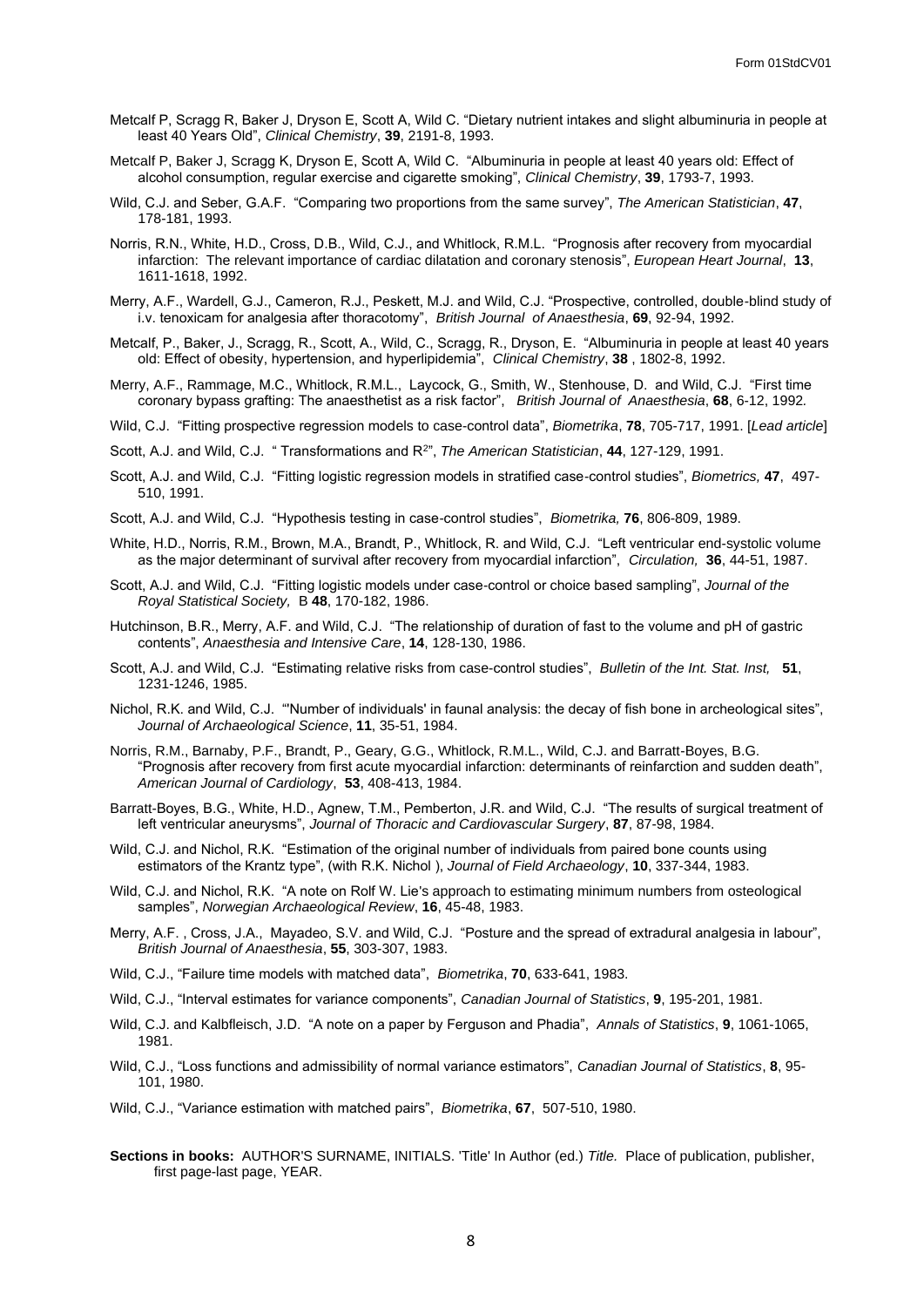- Wild, C. J., & Ridgway, J. (2022). Civic Statistics and iNZight : Illustrations of Some Design Principles for Educational Software. In J. Ridgway (Ed.), *Statistics for empowerment and social engagement: teaching Civic Statistics to develop informed citizens*. Springer.
- Amorim, G., Scott, A.J. and Wild, C.J. (2018). Multiphase sampling. In Borgan, Ø., Breslow, N.E., Chatterjee, N., Gail, M.H., Scott, A., Wild, C.J. (eds). (2018*). Handbook of Statistical Methods for Case-Control Studies* (pp. 219-238), CRC Press.
- Wild, C.J. (2018). Secondary Analysis of Case-Control Data. In Borgan, Ø., Breslow, N.E., Chatterjee, N., Gail, M.H., Scott, A., Wild, C.J. (eds). (2018*). Handbook of Statistical Methods for Case-Control Studies* (pp. 251-260), CRC Press.
- Wild, C.J., Utts, J.M., Horton, N.J.. (2018). What Is Statistics?. In D. Ben-Zvi., K. Makar & J. Garfield (Eds.), *International Handbook of Research in Statistics Education* (pp. 5-36). Springer, Cham.
- Gould, R., Wild, C.J., Baglin, J., McNamara, A., Ridgway, J., McConway, K. (2018). Revolutions in Teaching and Learning Statistics: A Collection of Reflections. In D. Ben-Zvi., K. Makar & J. Garfield (Eds.), *International Handbook of Research in Statistics Education* (pp. 457-472). Springer, Cham.
- Parsonage, R., Pfannkuch, M., Wild, C.J., & Aloisio, K. (2016). Bootstrapping confidence intervals. In D. Ben-Zvi, K. Makar (eds.), *The Teaching and Learning of Statistics*. Springer: Switzerland, Springer, 181 –191, 2016.
- Pfannkuch, M. and Wild, C.J (2015). Laying foundations for statistical inference. In S.J. Shou (ed), *Selected Regular Lectures from the 12th International Congress on Mathematical Education*. Switzerland: Springer.
- Pfannkuch, M., Wild, C.J., & Regan, M. (2014). Students' difficulties in practicing computer-supported statistical inference: Some hypothetical generalizations from a study. In Wassong, T., Frischemeier, D., Fischer, P., Hochmuth, R., & Bender, P. (Eds.). *Mathematik- und Stochastiklernen mit Werkzeugen [Using Tools for Learning Mathematics and Statistics]*. (393-402). Wiesbaden, Germany: Springer Spektrum.
- Scott, A. and Wild, C. Case-control studies. In *International Encyclopedia of Statistical Science*, M. Lovric (Ed.), Berlin: Springer-Verlag, 204–205, 2011.
- Forster, M. and Wild, C. Writing about findings: Integrating teaching and assessment. In, *Assessment Methods in Statistical Education*, P. Bidgood, N. Hunt and F. Joliffe (eds), West Sussex: Wiley, 87 – 102, 2010.
- Scott, A. and Wild, C. Population-based case-control studies. In, *Handbook of Statistics, Vol. 29B, Sample Surveys: Inference and Analysis*. (D. Pfeffermann and C. R. Rao eds). Oxford: Elsevier, 2, 431 – 453, 2009.
- Scott, A.J. and Wild, C.J., "Calculating efficient semiparametric estimators for a broad class of missing-data problems," In *Festschrift for Tarmo Pukkila on his 60th Birthday.* E. P. Liski, J. Isotalo, J. Niemelä, S. Puntanen, and G. P. H. Styan (Eds), Dept. of Mathematics, Statistics and Philosophy, Univ. of Tampere, ISBN 978-951-44- 6620-5, 301-314, 2006.
- Pfannkuch, M. and Wild, C.J., "Towards an understanding of statistical thinking?" In D. Ben-Zvi and J. Garfield (eds.), *The Challenge of Developing Statistical Literacy, Reasoning, and Thinking*. Dordrecht, The Netherlands: Kluwer Academic Publishers, Chapter 2, 17–46, 2004.
- Scott, A.J. and Wild, C.J., "Fitting Logistic Regression Models in Case-control Studies with Complex Sampling." In *Analysis of Survey Data*, Chambers, R.L. and Skinner, C.J. (eds.), Chichester: Wiley, 109-121, 2003*.*
- Wild, C.J., Triggs, C.M. and Pfannkuch, M., "Assessment on a Budget: Using Traditional Methods Imaginatively", *Handbook on Assessment in Statistics Education*, Iddo Gal and Joan Garfield (Eds.), International Statistical Institute and IOS Press, pp. 205-220, 1997.
- Seber, G.A.F. and Wild, C.J. "Least Squares", Chapter 9 of "Statistical Methods for Physical Science", John Stanford and Steve Vardeman (eds), Academic Press, 1994.
- Scott, A.J. and Wild, C.J. "Selection based on the response variable in logistic regression", Chapter 9 in *Analysis of Complex Surveys,* ed. by D. Holt, C.J. Skinner and T.M.F. Smith, Pub: Wiley, 191-205, 1989.
- **Papers in Refereed Conference Proceedings:** AUTHOR'S SURNAME, INITIALS. 'Title' *Name of conference and proceedings, location and date of conference*, first page-last page, YEAR.
- Budgett, S., & Wild, C.J. Students' visual reasoning and the randomization test. In K. Makar & R. Gould (Eds.), *Sustainability in statistics education. Proceedings of the Ninth International Conference on Teaching Statistics (ICOTS9, July, 2014), Flagstaff, Arizona, USA.* Voorburg, The Netherlands: International Statistical Institute.. (Invited paper)
- Pfannkuch, M., & Wild, C.J. (2013). Working together to improve statistics education: A research collaboration case study. *Proceedings of the 59th International Statistical Institute World Statistical Congress*, 25-30 August 2013, Hong Kong, China. The Hague, The Netherlands: ISI[. http://2013.isiproceedings.org/Files/IPS069-P3-S.pdf](http://2013.isiproceedings.org/Files/IPS069-P3-S.pdf)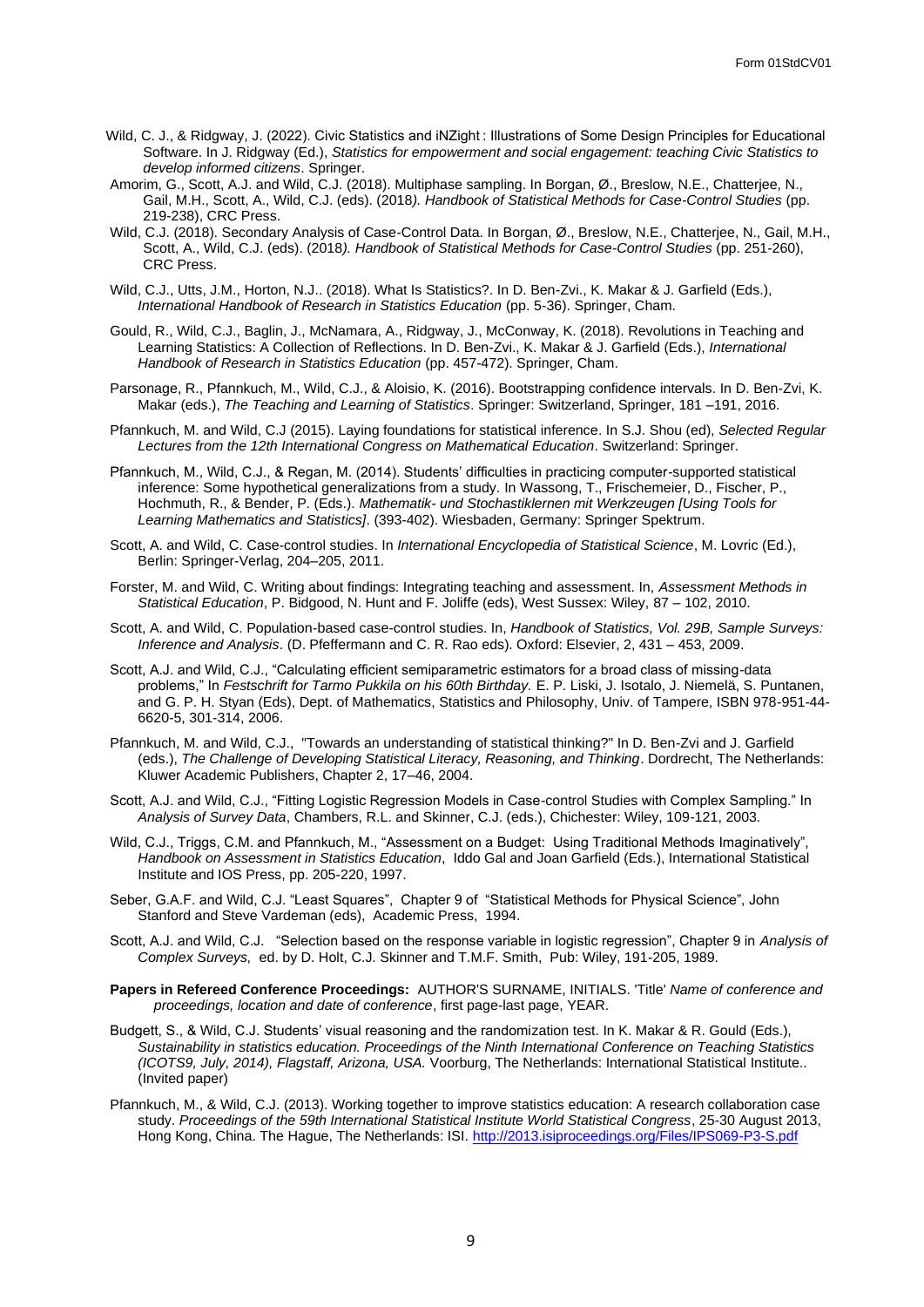- Parsonage, R., Pfannkuch, M., Wild, C.J., & Aloisio, K. (2012). Bootstrapping confidence intervals. *Pre-Proceedings of the12th International Congress on Mathematics Education*, Topic Study Group 12, 8-15 July, Seoul, Korea, (pp. 2613 – 2622). [USB]. Seoul, Korea: ICME-12, 2012. Online:<http://icme12.org/>
- Pfannkuch, M. & Wild, C.J. (2012). Laying foundations for statistical inference. Proceedings of the12th International Congress on Mathematics Education, Regular Lectures 1-9, 8-15 July, Seoul, Korea, (pp. 317 – 329). [USB]. Seoul, Korea: ICME-12. Online[: http://icme12.org/](http://icme12.org/)
- Forster, M. Smith, D.P. and Wild, C.J. "Teaching students to write about statistics", *Proceedings of the IASE Satellite Conference on Statistics Education and the Communication of Statistics*, CD-Rom. Voorberg Netherlands, International Statistical Institute, (6 pages), 2005.
- Cunliffe, R.V., Regan. M. & Wild, C. 'Flexible Learning and Large Numbers (A Case Study).' *Proceedings of the IASE Satellite Conference on Statistics Education: Statistics Education and the Internet*, CD-Rom. Voorberg Netherlands, International Statistical Institute, (10 pages), 2003.
- Scott, A.J. and Wild, C.J. Maximum likelihood methods for stratified cluster sampling with informative stratification. *Proceedings of the International Conference on Recent Advances in Survey Sampling,* G. Roberts and D. Bellhouse (eds), 207-215, 2003.

**Other Works:** as per prior sections. Include talks that are recorded on video or published other than in print.

- Pfannkuch, M., Forbes, S., Harraway, J., Budgett, S. and Wild, C. (2013). "Bootstrapping" students' understanding of statistical inference. Summary research report on "Bootstrapping" statistical inferential reasoning, <http://www.tlri.org.nz/tlri-research/research-completed> , [\(http://www.tlri.org.nz/sites/default/files/projects/9295\\_summary%20report.pdf\)](http://www.tlri.org.nz/sites/default/files/projects/9295_summary%20report.pdf).
- Pfannkuch, M., & Wild, C.J. (2013). Working together to improve statistics education: A research collaboration case study. Proceedings of the 59th International Statistical Institute World Statistical Congress, 25-30 August 2013, Hong Kong, China. The Hague, The Netherlands: ISI[. http://2013.isiproceedings.org/](http://2013.isiproceedings.org/)
- Pfannkuch, M., Arnold, P., & Wild, C. (2011). Statistics: It's reasoning, not calculating. Summary research report on Building students' inferential reasoning: Statistics curriculum levels 5 and 6, [http://www.tlri.org.nz/tlri](http://www.tlri.org.nz/tlri-research/research-completed)[research/research-completed](http://www.tlri.org.nz/tlri-research/research-completed)
- Pfannkuch, M. & Wild, C. 'Statistical thinking: How can we develop it?' Bulletin of the International Statistical Institute, **54**, CD-Rom. Voorburg, The Netherlands, International Statistical Institute, 4 pages, 2003.
- Scott, A.J. and Wild, C.J., "Complex Sampling and Case-control Studies" (Invited paper, ISI 1999), *Bulletin of the International Statistical Institute*, **52**, 327-330, 1999*.*
- Pfannkuch, M. and Wild, C.J., "Investigating the nature of statistical thinking." (*Invited paper*) In *Proceedings of the 5th International Conference on the Teaching of Statistics*, L. Pereira-Mendoza, L.S. Kea, T.W. Kee and W-K Wong (eds), International Statistical Institute: Voornurg, The Netherlands, 459-465, 1998.
- Wild, C.J. and Pfannkuch, M., "What is statistical thinking?" (*Invited paper*) In *Proceedings of the 5th International Conference on the Teaching of Statistics*, L. Pereira-Mendoza, L.S. Kea, T.W. Kee and W-K Wong (eds), International Statistical Institute: Voornurg, The Netherlands, 333-339, 1998.
- Wild, C.J. "Regression modelling for matched data with ordinal responses" *Proceedings of the Pacific Statistical Congress,* ed., I.S.Frances, B.F.J. Manly and F.C. Lam, Pub : North Holland, 407-411, 1986.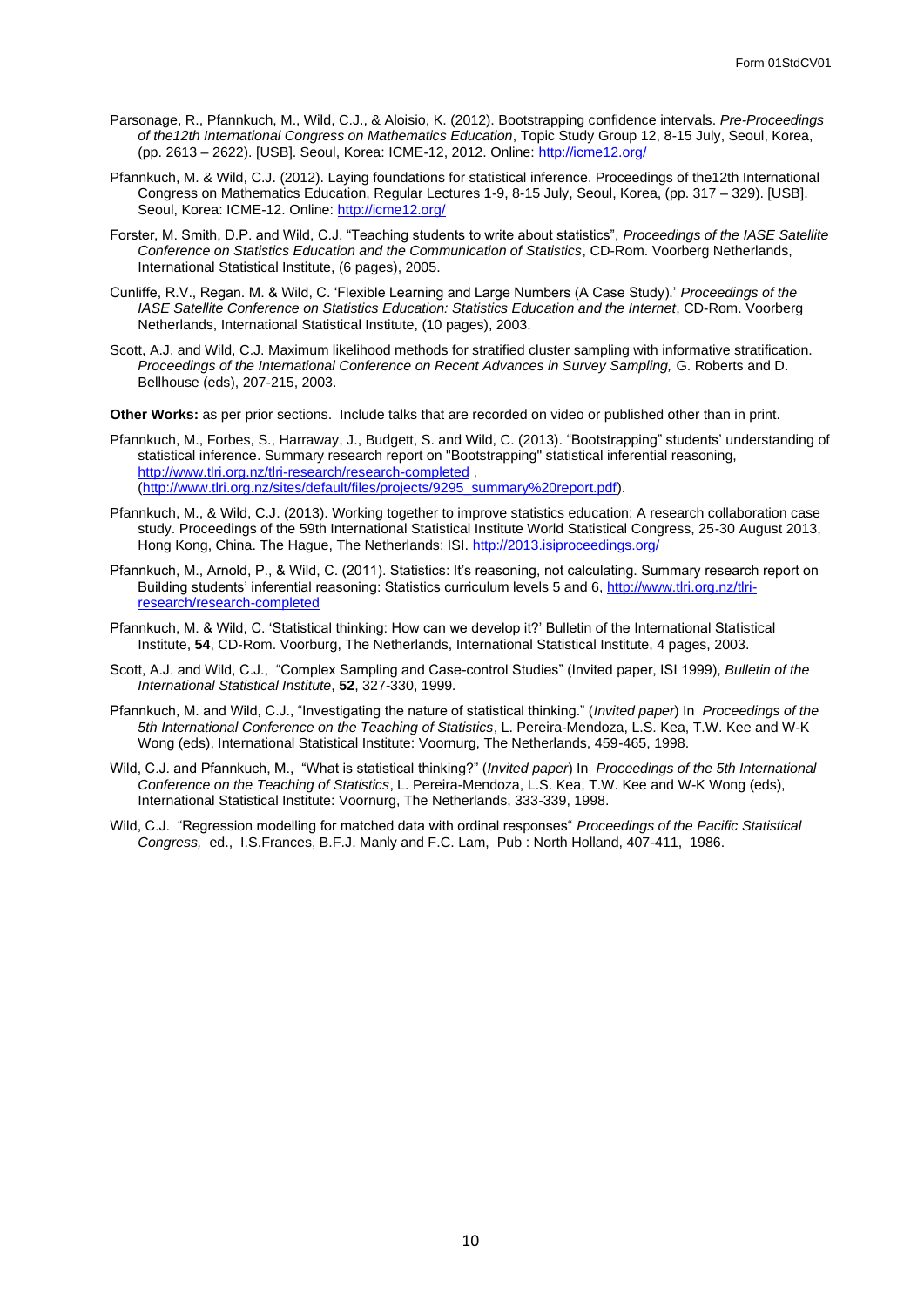#### <span id="page-10-0"></span>**Invited Conference Papers**

- 2021 Invited paper at ANZSC 2021<br>2020 Kevnote speaker at *IASE 202*
- 2020 Keynote speaker at *[IASE 2020 Roundtable Conference](https://www.stat.auckland.ac.nz/~wild/talks/IASE2020/)*, Nanjing changed to virtual by covid
- 2020 Keynote speaker at *NZSA 2020*, Nanjing changed to virtual by covid
- 2018 Keynote speaker at ICOTS 10 in Kyoto, July<br>2018 Invited paper at ICOTS 10
- Invited paper at ICOTS 10
- 2018 Invited Speaker and Invited Discussant JSM (Vancouver July/Aug)<br>2018 Invited speaker ISCB-ASC-2018 (Melbourne, Aug)
- 2018 Invited speaker ISCB-ASC-2018 (Melbourne, Aug)<br>2108 Invited ASA Webinar, September
- 2108 Invited ASA Webinar, September<br>2017 Opening Keynote Address at USO
- 2017 Opening Keynote Address at USCOTS (Penn State, May)
- 2017 SRTL-10 Keynote (Rotorua, July)<br>2017 50th Anniv. Conf. Dept of Statistic
- 50th Anniv. Conf. Dept of Statistics and Act Sci, U Waterloo (July)
- 2017 Invited speaker NZSA (Auckland, Dec)
- 2016 Invited Panellist, Joint Statistical Meetings, Chicago, August
- 2016 Invited Panellist, eCOTS 2016, May.<br>2014 Invited Speaker. ICOTS 9 (Flagstaff.
- 2014 Invited Speaker, ICOTS 9 (Flagstaff, Arizona, July)
- 2013 Plenary Speaker, NZSA 2013 New Zealand Statistical Association (Hamilton, November)
- 2013 Plenary Speaker, USCOTS 2013 US Conference on Teaching Statistics (Raleigh, May)
- 2013 Plenary Speaker, NZ Association of Mathematics Teachers Conference, October, Wellington<br>2103 Invited Speaker, Statistical Society of Canada, Edmonton, May
- 2103 Invited Speaker, Statistical Society of Canada, Edmonton, May
- 2103 Invited Speaker, Joint Statistical Meetings, Montreal, August
- 2103 Invited Speaker, World Statistical Congress, Hong Kong, August (also invited discussant)
- 2012 Invited Speaker, ISI Special Conference on Statistical Capacity Building (Daejeon, Korea, November)
- 2012 The Belz Lecture (Annual Public Lecture of the SSAI Victorian Branch & the U. of Melbourne, October)<br>2012 The Priestman Memorial Lectures (Annual Public Lecture series of the U. of New Brunswick.
- The Priestman Memorial Lectures (Annual Public Lecture series of the U. of New Brunswick, September)
- 2012 Invited Speaker, British Academy Conference "Quantitative Skills: Lessons from overseas" (London, March)
- 2011 Plenary Speaker, Canadian Mathematical Society (Toronto, December)<br>2011 Invited Speaker, International Statistical Institute (Dublin, August)
- 2011 Invited Speaker, International Statistical Institute (Dublin, August)<br>2011 Invited Speaker, Joint Statistical meetings (Miami, August)
- 2011 Invited Speaker, Joint Statistical meetings (Miami, August)
- Keynote Speaker, Australian Statistical Conference/OZCOTS (Freemantle, December)
- 2010 Invited Speaker, International Conference on Applied Statistics and Financial Mathematics (Hong Kong, December)
- 2010 Invited Speaker, Statistical Methods and Life-history Analysis (Waterloo, Canada, May)
- 2010 Invited Speaker, Statistical Society of Canada (Quebec City, June)
- 2010 Invited Speaker, Joint Statistical Meetings (Vancouver, August)
- 2010 Invited Speaker & Discussant for plenary session, ICOTS 8 (Ljubljana, Slovenia, August)
- 2009 President's Invited Address, Statistical Society of Canada (Vancouver, June)
- 2009 Keynote Speaker, USCOTS 2009 US Conference on Teaching Statistics (Ohio, June)
- 2009 Opening Keynote speaker, SRTL 6 (Brisbane, July)
- 2009 Invited speaker, Workshop on Emerging issues in the analysis of longitudinal data, (Banff, August)
- 2008 Invited speaker, IASC 2008 International Association for Statistical Computing (Yokohama, December)
- 2008 Invited speaker, CASTA 2008 (Computational Algebraic Statistics, Theories and Applications) (Kyoto, December)
- 2008 Invited speaker, Symposium on Statistical Education organized by the Committee on Statistical Education of the Japanese Statistical Societies (Tokyo, December)
- 2008 Invited speaker, WNAR/IMS, Western North American Region of the International Biometric Society/Institute of Mathematical Statistics, (Davis, California, June)
- 2008 Invited speaker, OZCOTS 2008 6th Australian Conference on Teaching Statistics (Melbourne, July)
- 2008 Invited speaker, 24th International Biometric Conference (Dublin, July)
- Invited speaker, 2nd International CensusAtSchool Workshop (UCLA, July)
- 2008 Invited speaker, Joint Statistical Meetings (American Statistical Association etc) (Denver, Colorado, August)
- 2007 Joint invited paper, Joint Statistical Meetings (American Statistical Association etc) (Salt lake City, Utah, August)
- 2007 Joint invited paper, International Statistical Institute (Lisbon, August)
- 2007 Invited speaker, CensusAtSchool International Workshop, Melbourne, Australian Bureau of Statistics, March
- 2007 Invited speaker, Statistical Science: Present Position and Future Prospects, 40th Anniversary Conference, Department of Statistics, University of Waterloo (30 May-1 June)
- 2006 Closing Plenary speaker, ICOTS 7 7th International Conference on the Teaching of Statistics (Salvador Brazil, July)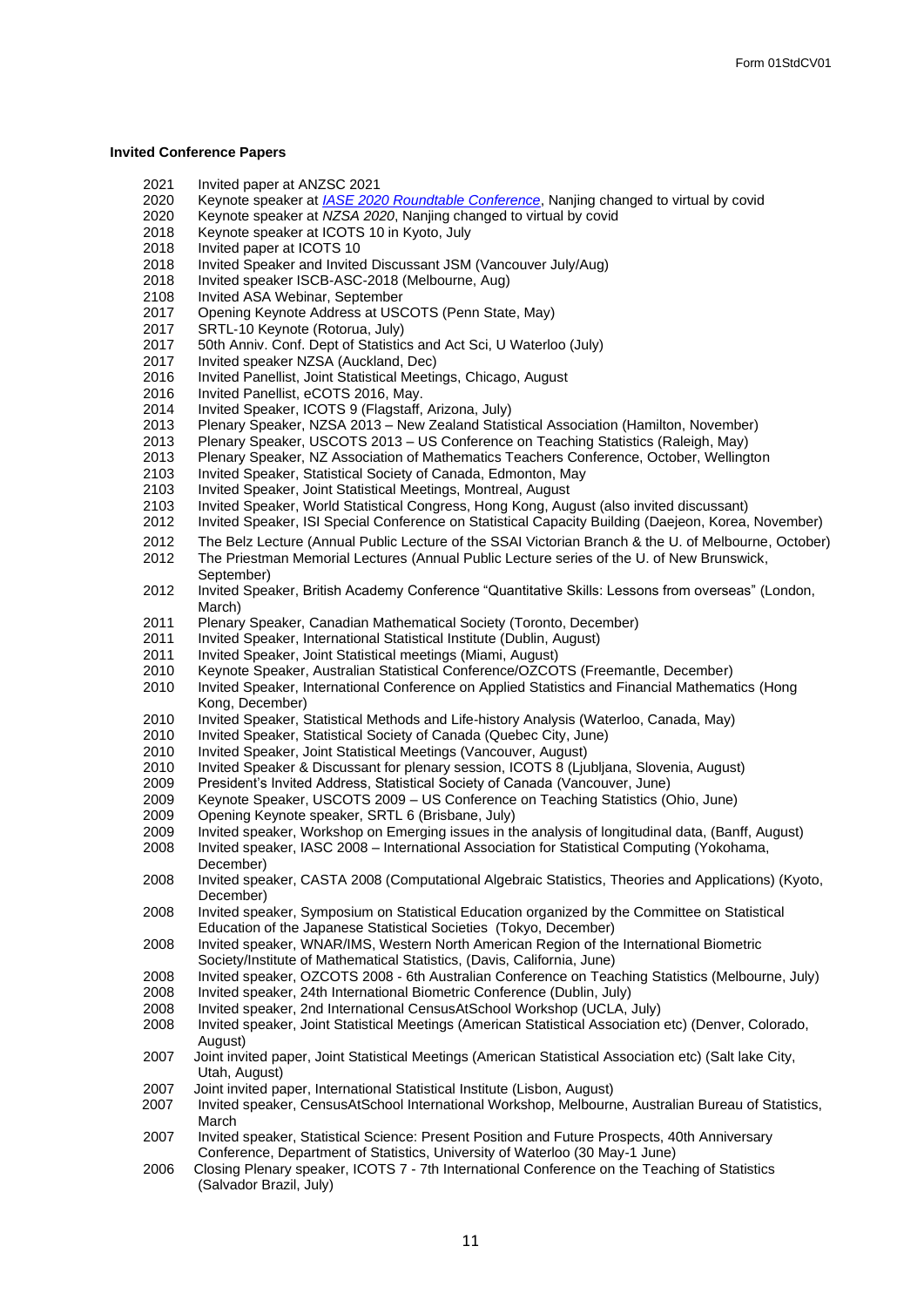- 2006 Joint invited paper, 9th International Vilnius Conference on Probability Theory and Mathematical Statistics (Vilnius, Lithuania, June)
- 2006 Joint invited paper, Australian Statistical Conference/New Zealand Statistical Association Joint Meetings (Auckland, July)
- 2006 Joint invited paper, Conference on Statistical Methods in Epidemiology and Observational Studies In Honor of Norman E. Breslow, (Seattle, Washington, August)
- 2006 Joint invited paper, Joint Statistical Meetings (American Statistical Association etc) (Seattle, August)<br>2005 Opening Keynote speaker for SRTL 4 Research Forum on Statistical Reasoning. Thinking and
- 2005 Opening Keynote speaker for SRTL 4 Research Forum on Statistical Reasoning, Thinking and Literacy (venue Auckland)
- 2005 Invited speaker, International Statistical Institute (Sydney, April) –Invited Discussant
- 2005 Invited speaker, IASS 55 (Auckland, April)
- Invited speaker, International Statistical Institute Special Conference on the role of statistical science in assuring national prosperity (Invited Panel member)
- 2004 Invited speaker, Joint Annual Meeting of Japanese Statistical Societies (Hanamaki, September) 2004 Invited speaker, Workshop on Statistical Methods for Missing Data (Field's Institute, Toronto, Canada,
- August 5-6)
- 2004 Opening Plenary Speaker, Royal Statistical Society 2004 (Manchester, September)
- 2003 Plenary speaker, Delta03 Fourth Southern Hemisphere Symposium on Undergraduate Mathematics Teaching (Queenstown, New Zealand)
- 2003 Invited speaker, IASE Satellite Conference on Statistics and the Internet (Berlin, August)<br>2003 Invited speaker, American Statistical Association (San Francisco, August)
- 2003 Invited speaker, American Statistical Association (San Francisco, August)
- 2003 International Statistical Institute (Berlin, August) Invited Speaker and Invited Discussant
- 2003 Invited Plenary speaker, Interamerican Statistical Institute (Rio de Janeiro, July)
- Joint invited paper, Family-specific Approaches to Analyze Case-control Family Data, (with John Neuhaus and Alastair Scott), 2002 Joint Statistical Meetings (of the American Statistical Association etc.), New York.
- 2002 Invited speaker, Statistical Thinking Models, (with Maxine Pfannkuch), The 6th International Conference on the Teaching of Statistics (venue: Capetown, South Africa); Session Organiser; Chair of Closing Session
- 2001 Invited presenter at 2-day Biostatistics Workshop on Missing Data held in conjunction with the Australasian Biometrics / NZSA Conference, Christchurch, Dec 2001
- 2000 Joint invited paper, "The Analysis of Case-Control Family Data" (with John Neuhaus and Alastair Scott) at the Statistical Society of Canada Annual Meeting (venue: Ottawa)
- 1999 Joint invited paper on the analysis of data from complex surveys (with Alastair Scott) at the International Conference on the Analysis of Survey Data (venue: Southampton)
- 1999 Joint invited paper "An extension of Richards' lemma with applications to a class of profile likelihood problems" (presented by Alastair Scott) at the 8th International Workshop on Matrices and Statistics (venue: Tampere, Finland)
- 1999 Invited speaker in a session entitled "Analysis of Data from Complex Surveys" at the 52nd Session of the International Statistical Institute, joint with Alastair Scott (venue: Helsinki) Published in the International Association of Survey Statisticians Proceedings – Helsinki 1999, pp 237--255, (with discussion p 267).
- 1999 Invited speaker at LOGOS 5 (Mathematics and Statistics Education Research Workshop held in Auckland with participants from all over New Zealand)
- 1998 Two invited talks What is statistical thinking? and Investigating the nature of statistical thinking at ICOTS-5: The Fifth International Conference on Teaching of Statistics (Singapore) (joint with my PhD student Maxine Pfannkuch)
- 1997 Methods for a Class of Missing Data Problems in Regression, New Zealand Statistical Association Annual Meeting
- 1996 Statistical Thinking, 7th Annual European Workshop on Statistical Methodology in Clinical Research & Development (Copenhagen)
- 1995 The Teaching of Statistics, Joint Annual Meetings of the Institute of Mathematical Statistics and the Statistical Society of Canada (Montreal)
- 1994 Total Quality Management and Teaching, American Statistical Association (Atlanta)
- 1989 Nonlinear Regression. Statistical Society of Montreal
- Estimating Relative Risks from Case-Control Data, 45th Session of the International Statistical Institute, Amsterdam (with A.J. Scott)

#### **Recent talks to high-school teacher groups**

- 2017 Plenary talk, Statistics Teachers Day (approximately 300 attendees)<br>2013 Plenary speaker, NZ Association of Mathematics Teachers (October
- Plenary speaker, NZ Association of Mathematics Teachers (October)
- 2013 Plenary speaker, Otago Mathematics Association mini-Conference, December, Dunedin
- 2012 Plenary talks to regional mathematical associations as part of the November Statistics Road Tour Auckland Mathematics Association/Statistics Teachers' Day (350) Canterbury Mathematics Association (120) Otago Mathematics Association (100)